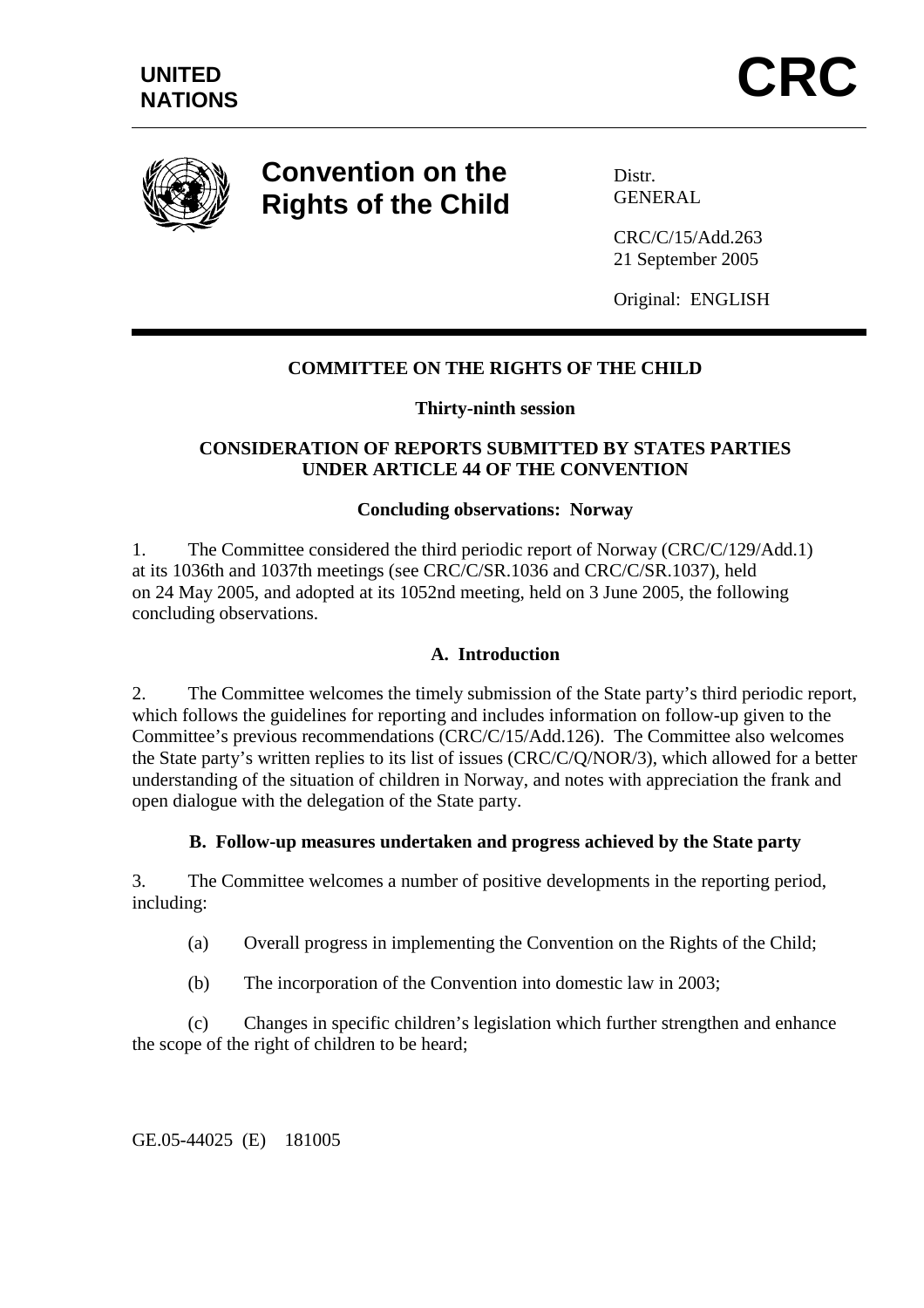## CRC/C/15/Add.263 page 2

 (d) The initiation of the Life Before 18 project aimed at raising awareness of the Convention among children and involving them in the reporting process;

 (e) Adoption and implementation of a national Plan of Action for Human Rights 2000-2005.

 (f) The amendment of the Penal Code in April 2003 to specifically criminalize trafficking in persons;

 (g) The ongoing and outstanding commitment of the State party to international assistance and cooperation, in particular in the area of education;

 (h) The implementation of a number of programmes and national plans of action to strengthen the protection of the rights of the child, including the 2001 Plan of Action for Children, Young People and the Internet, the 2002 Plan of Action for Children and Young People with Immigrant Backgrounds, the 2003 Plan of Action against Trafficking in Women and Children, the Plan of Action to combat Child and Youth Crime (2000-2004), the Plan of Action to Combat Racism and Discrimination (2002-2006), as well as the programmes entitled "The Government's Efforts to Combat Female Genital Mutilation - 2002" and "Renewed Efforts to Combat Forced Marriage - 2002".

 (i) The ratification of the Optional Protocol to the Convention on the Rights of the Child on the sale of children, child prostitution and child pornography and the Optional Protocol to the Convention on the Rights of the Child on the involvement of children in armed conflict, in 2001 and 2003 respectively.

# **C. Principal subjects of concern, suggestions and recommendations**

# **1. General measures of implementation**

# **Committee's previous recommendations**

4. The Committee notes with appreciation that many of the recommendations have been implemented, but it also notes with regret that some of the concerns it expressed and the recommendations it made (CRC/C/15/Add.126) after its consideration of the State party's second periodic report (CRC/C/70/Add.2) have not been sufficiently addressed, inter alia those contained in paragraphs 19 (training and education on the Convention), 21 (non-discrimination), 27 (freedom of thought, conscience and religion), 31 (separation of parents), 41 (mental health services) and 43 (childcare services).

## 5. **The Committee urges the State party to make every effort to address the previous recommendations that have been only partly implemented or not implemented at all, and the list of recommendations contained in the present concluding observations.**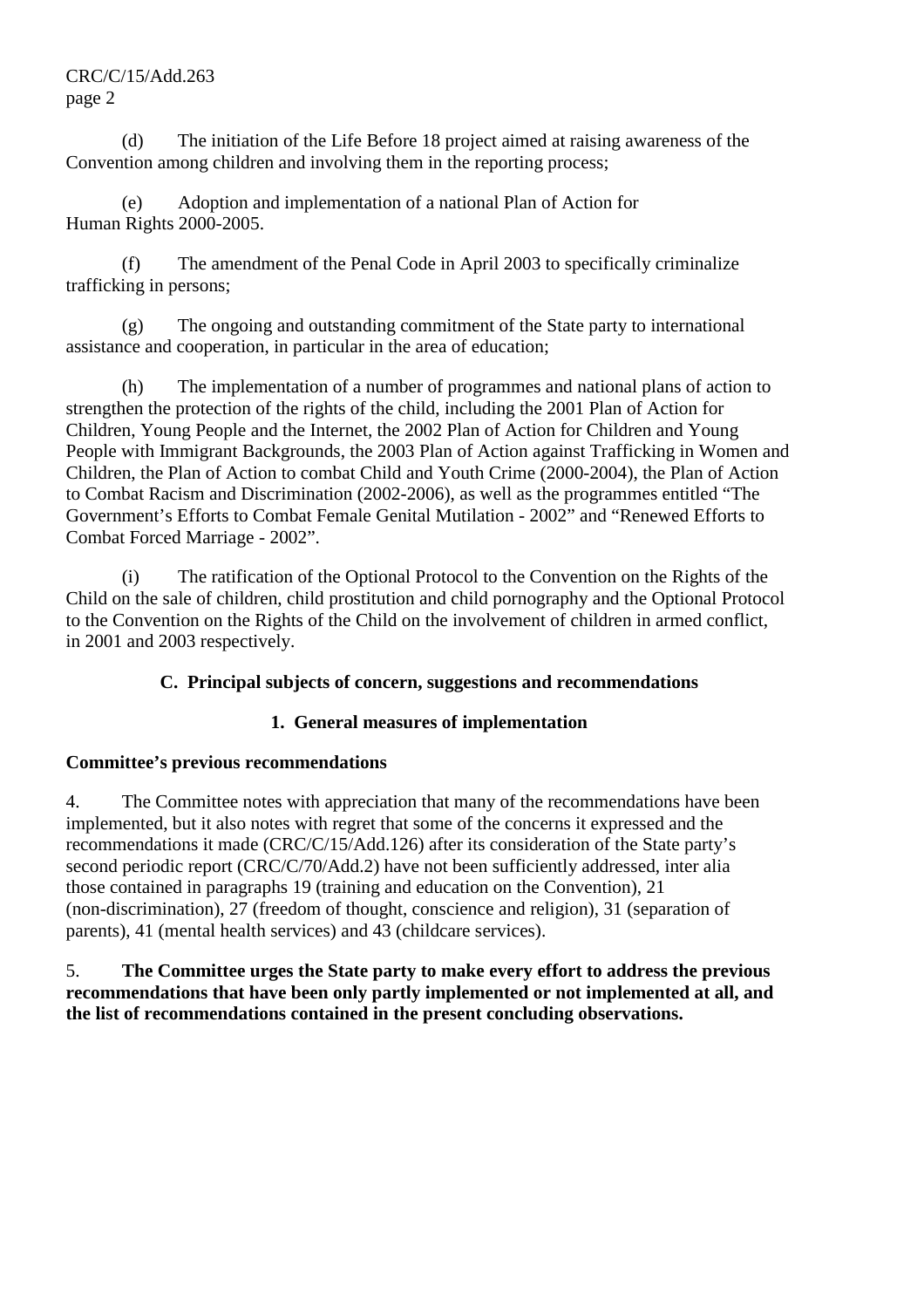## **Legislation and implementation**

6. The Committee welcomes the many measures taken to bring national legislation into full conformity with the Convention. It notes, however, that national legislation in some areas, such as immigration, participation of children in governing bodies and religious freedom, require further attention in order to ensure that the actual implementation is in full conformity with the principles and provisions of the Convention.

7. **The Committee invites the State party to continue its efforts to ensure that national legislation is, and remains, in full conformity with the Convention. The Committee encourages the State party to provide training for judges on the direct applicability of the Convention in cases related to children as well as training on the Convention for officials in central government and the municipalities.**

## **Coordination**

8. The Committee joins the State party in its concern that there is need to improve the coordination and coherency of efforts on behalf of children and young people at both central and local levels, particularly with regard to local authorities.

9. **The Committee recommends that the State party continue to strengthen its efforts to improve the coherency and coordination of efforts on behalf of children and young people so as to ensure adequate cooperation among central and local authorities as well as cooperation with children, young people, parents and non-governmental organizations.**

## **Independent monitoring structures**

10. While acknowledging the important contribution made by the Children's Ombudsman, the Committee notes that the Children's Ombudsman faces limitations in carrying out his activities due to his apparent dependence on the Ministry of Children and Family Affairs.

## 11. **The Committee recommends that the State party further enhance the independence of the Children's Ombudsman.**

## **Data collection**

12. The Committee highly appreciates the State party's well-developed system of data collection, but it regrets the lack of statistical data regarding the situation of children who have been subjected to violence and of those who do not start, or drop out of, upper secondary school. The Committee also regrets the limited data available on immigrant children and children living in institutions and foster families.

13. **The Committee recommends to the State party that it continue its efforts to improve the systematic collection of data concerning the situation of children, inter alia concerning children who have been subjected to violence and abuse, children who do not start, or drop out of, upper secondary school, children within the alternative care system and immigrant children.**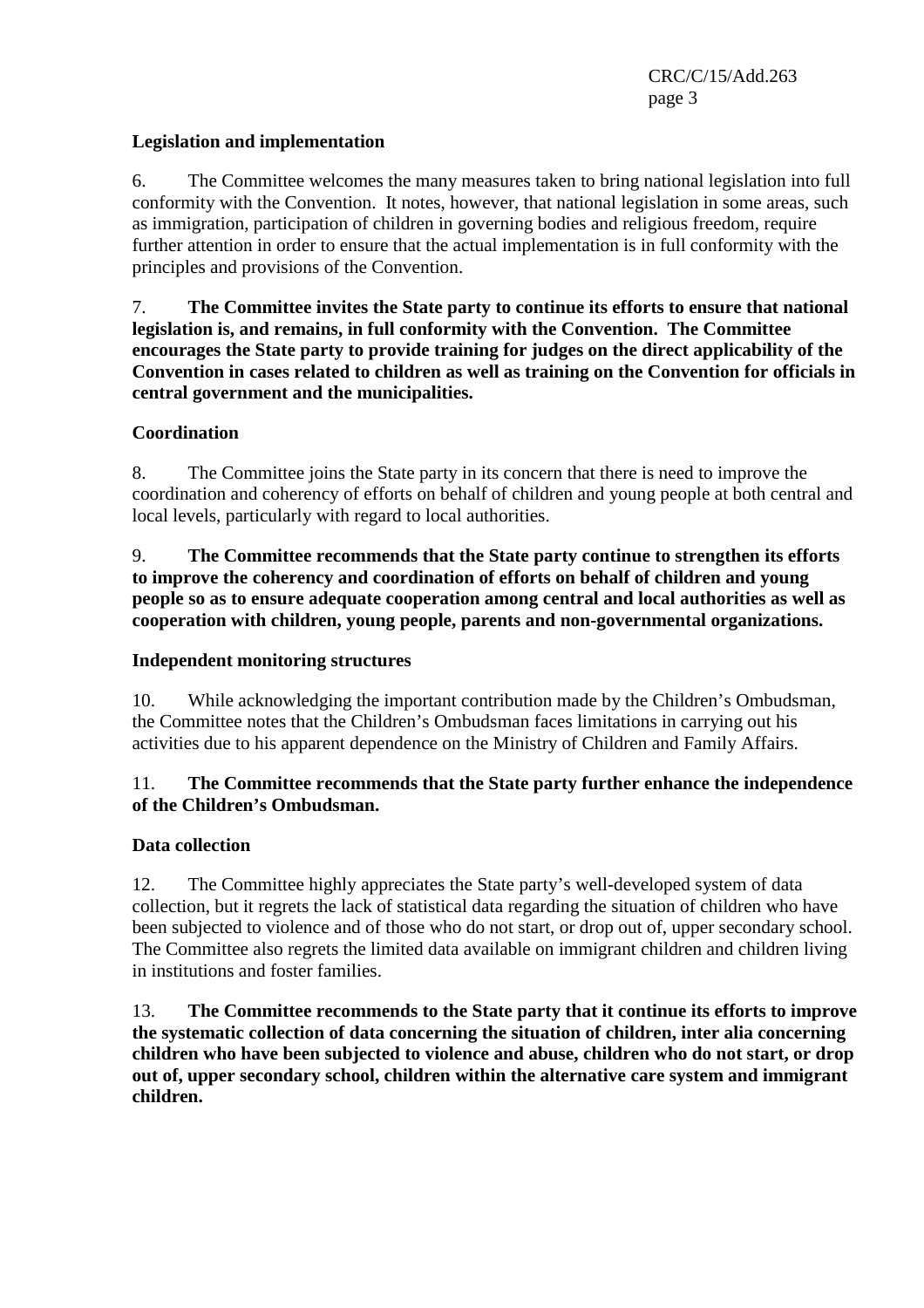## **Allocation of resources**

14. While noting with appreciation measures taken in this respect, the Committee is concerned that the range of services available to children varies depending on the place in the country where children live, both with respect to the content and the execution of the services.

15. **The Committee recommends that the State party undertake a study to assess and analyse the level and content of resources provided to children and take, where necessary, measures to ensure equal access and availability of services for all children, irrespective of the geographical location or size of the municipality.**

## **Training/dissemination of the Convention**

16. The Committee is concerned that, despite the various measures taken by the State party in this area, awareness of the Convention among children and youth remains low and that not all professionals who work with and for children receive adequate training in children's rights. The Committee regrets, in this regard, that human rights is only taught in schools as an optional subject in upper secondary education.

## 17. **The Committee encourages the State party to:**

 **(a) Incorporate education on the rights of the child in the curricula of both primary and secondary education;** 

 **(b) Ensure systematic and ongoing training programmes on human rights, including children's rights, for all persons working for and with children (e.g. judges, lawyers, law enforcement officials, civil servants, local government officials, teachers, social workers, health personnel and in particular children themselves);** 

 **(c) Ensure the dissemination and translation of the Committee's general comments.**

**2. General principles** 

## **Non-discrimination**

18. Despite the ongoing measures of the State party in this area, the Committee is concerned about the discrimination faced by some children in schools and society on the basis of their religious or ethnic backgrounds.

19. **In the light of article 2 of the Convention, the Committee recommends that the State party continue to intensify its efforts to prevent and eliminate all forms of de facto discrimination against children.**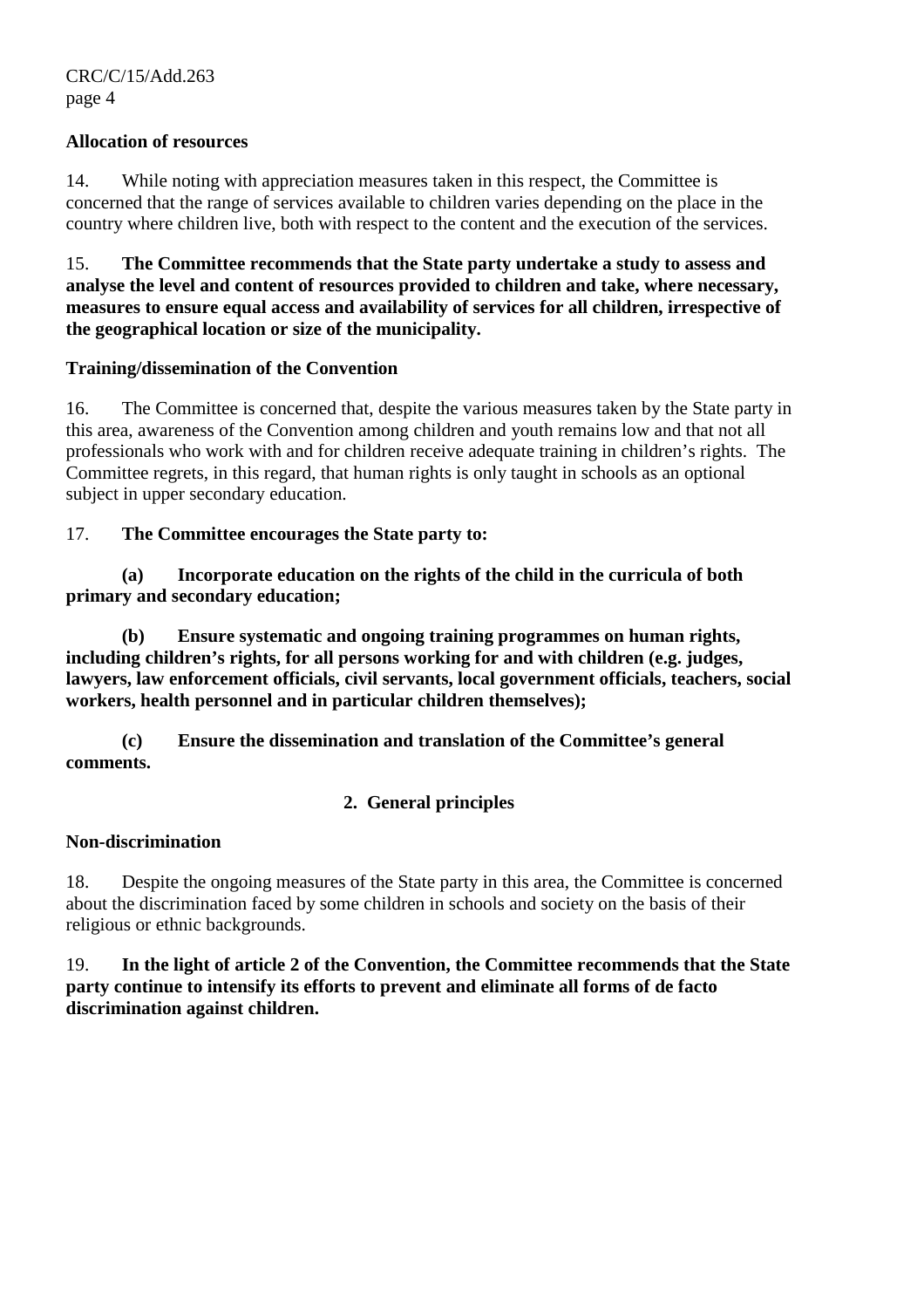## **3. Civil rights and freedoms**

## **Right to freedom of thought, conscience and religion**

20. **The Committee takes note of the Views of the Human Rights Committee under the Optional Protocol to the International Covenant on Civil and Political Rights of 3 November 2004 (CCPR/C/82/D/1155/2003) regarding the teaching of the school subject Christian Knowledge and Religious and Ethical Education. In this regard, the Committee welcomes the State party's information on the planned changes of the Education Act to bring the teaching of Christian Knowledge and Religious and Ethical Education into full compliance with the right to freedom of religion enshrined in article 15 of the Convention. The Committee encourages the State party to expedite the process of adopting and enacting these changes.**

## **4. Family environment and alternative care**

21. The Committee is concerned that the best interests of the child are not adequately taken into consideration in cases where foreign nationals who have children in Norway are permanently deported as a consequence of having committed a serious criminal offence.

## 22. **The Committee urges the State party to ensure that the best interests of the child are a primary consideration in the decisions taken regarding deportation of their parents.**

#### **Children deprived of their family environment**

23. The Committee is concerned at the number of children who have been removed from their families and live in foster homes or other institutions. In this regard, the Committee notes the State party's willingness to review its practices concerning the removal of children from their family environment.

24. **The Committee recommends that the State party take measures to address the causes of the rising number of children who are removed from their families, including through adequate support to biological parents. The State encourages the State party to give priority to protecting the natural family environment and ensure that removal from the family and placement in foster care or institutions is used only as a measure of last resort when in the best interests of the child.**

#### **Periodic review of placement**

25. While welcoming the efforts of the Ministry of Children and Family Affairs, the Committee is concerned about the insufficient periodic review of children placed in foster homes due to a lack of sufficient numbers of supervisors and lack of training of supervisors.

## 26. **The Committee recommends that the State party pursue its efforts to ensure adequate supervision of the situation of children placed in foster homes or institutions.**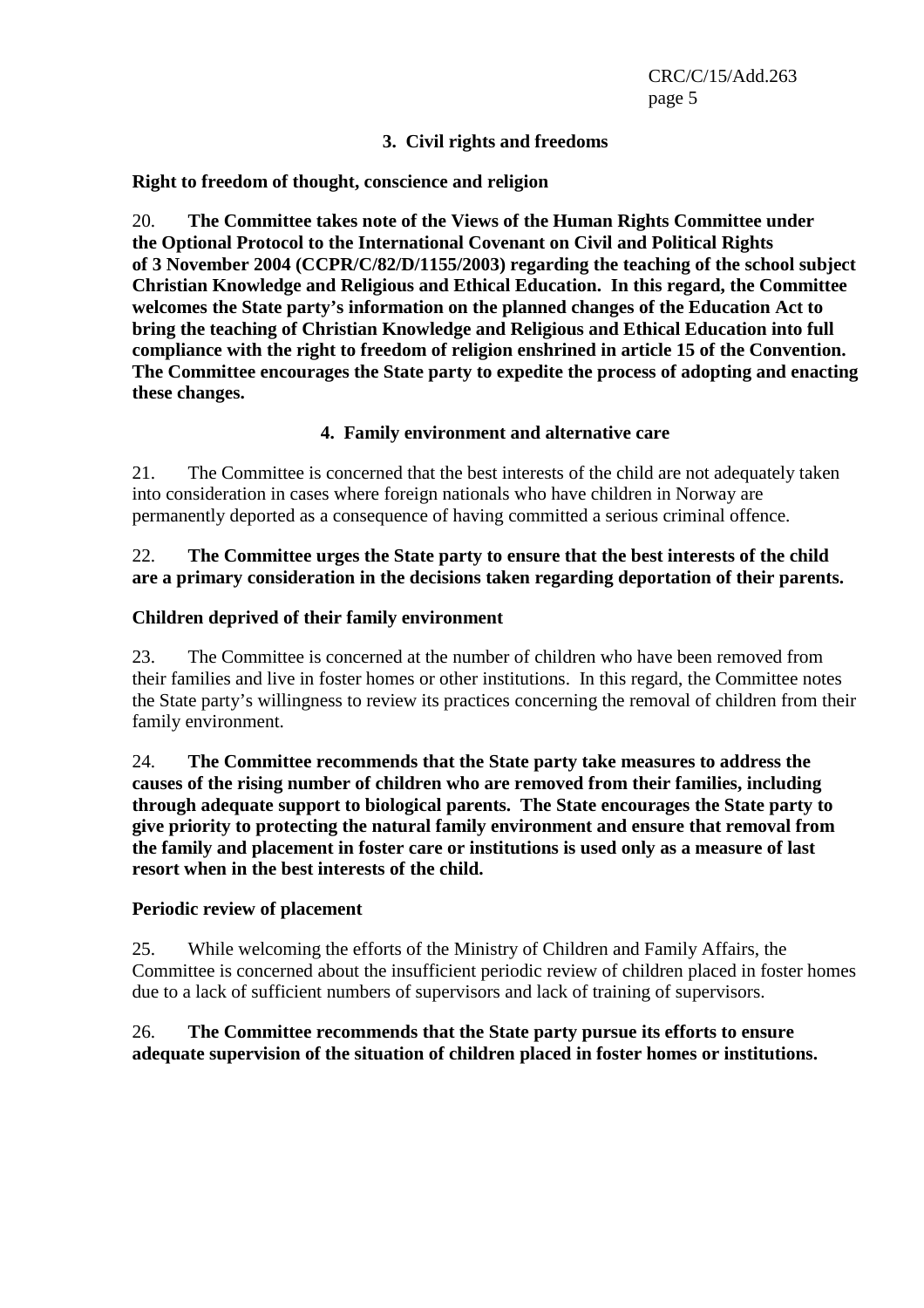## **Abuse and neglect, including physical and psychological recovery and social reintegration**

27. The Committee is concerned that children who are exposed to violence within the family do not always receive sufficient care and assistance.

28. **The Committee recommends that the State party continue to strengthen its efforts to provide adequate assistance to children who are exposed to violence within the family or whose parents are psychiatric patients and/or drug abusers, including through:** 

**(a) Ensuring that all victims of violence have access to counselling and assistance with recovery and reintegration;** 

 **(b) Providing adequate protection to child victims of abuse within their homes;** 

 **(c) Strengthening measures to address the root causes of violence within the family, giving special attention to marginalized and disadvantaged groups;** 

**(d) Public education campaigns about the negative consequences of ill-treatment and preventive programmes, including family development programmes promoting positive, non-violent forms of discipline.** 

## **5. Basic health and welfare**

## **Children with disabilities**

29. The Committee notes with concern that children with disabilities are limited in their participation in cultural and recreational activities.

30. **The Committee recommends that the State party take all necessary measures to ensure that equal access to services, including cultural and recreational activities, is provided to children with disabilities taking into consideration the United Nations Standard Rules on the Equalization of Opportunities for Persons with Disabilities (General Assembly resolution 48/96) and of the Committee's recommendations adopted at its day of general discussion on the rights of children with disabilities (CRC/C/69, paras. 310-339).**

## **Basic health and welfare**

31. The Committee remains concerned about the high incidence of eating disorders (bulimia and anorexia nervosa). Furthermore, the Committee is concerned about the growing problems of overweight among children that results from low physical activity combined with poor diet.

32. **The Committee recommends that the State party pay close attention to child and adolescent health, taking into account the Committee's general comment No. 4 (2003) on adolescent health and development in the context of the Convention on the Rights of the Child. In particular, the Committee recommends that the State party strengthen measures to address the occurrence of eating disorders and promote a healthy lifestyle among adolescents.**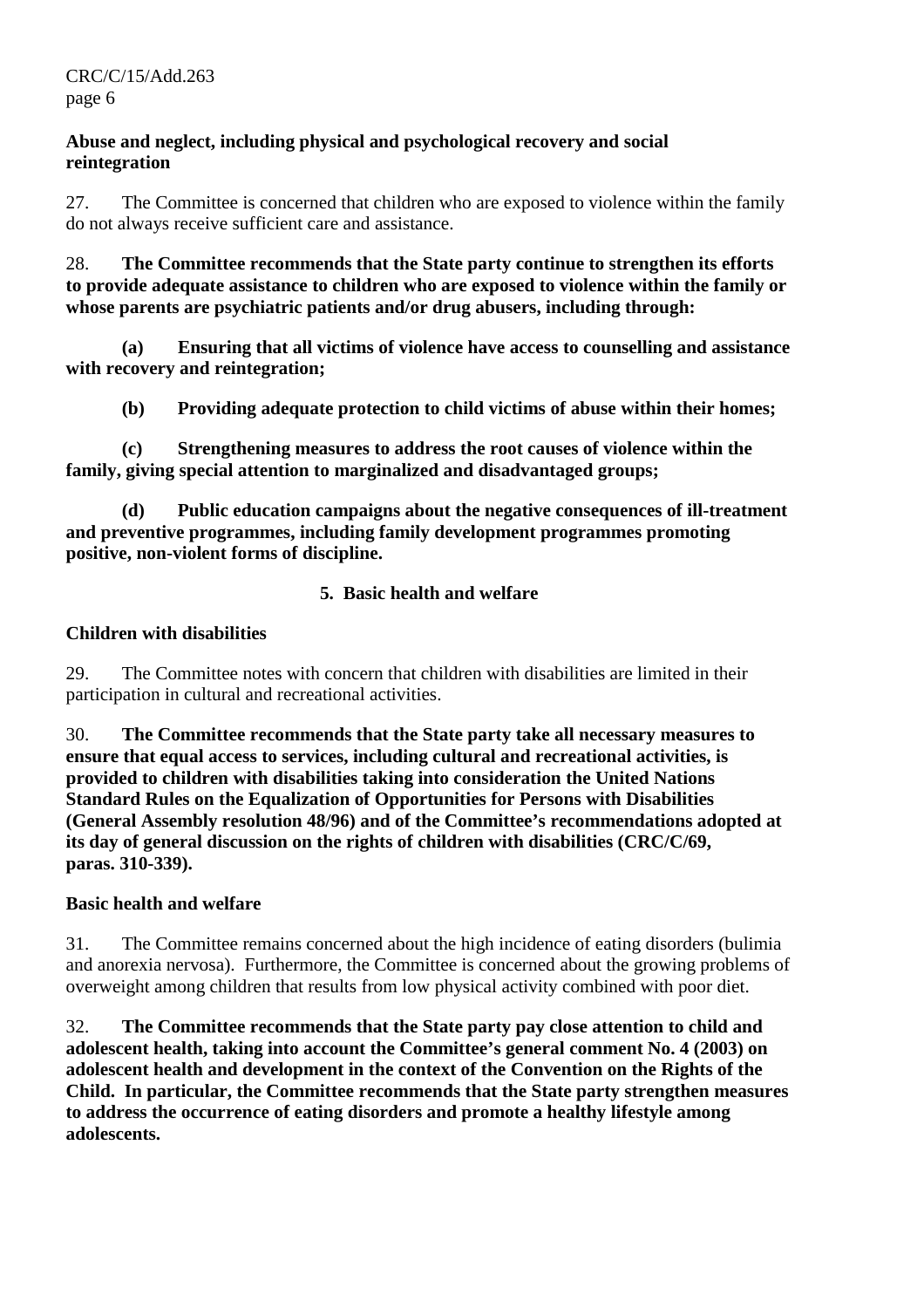#### **Mental health services**

33. While welcoming measures taken to strengthen the mental health services for children and young people, the Committee is concerned at the remaining challenges, such as the waiting time for assistance and care. The Committee is also concerned at the shortage of child and adolescent psychiatrists and psychologists.

#### 34. **The Committee encourages the State party to speed up the development of mental health care so as to ensure that adequate treatment and care are provided to all children and young people in need without undue delay.**

35. The Committee remains deeply concerned at the high incidence of suicide among adolescents, which accounts for about one out of every four deaths among young women and men.

36. **The Committee urges the State party to strengthen the health service resources for people in suicidal crisis and to take measures to prevent suicide among groups that are at risk.**

#### **Adequate standard of living**

37. The Committee notes with concern the high proportion of immigrant children living in households with a persistently low income.

38. **The Committee recommends that the State party ensure that the needs of all children are met and take all necessary measures to ensure that no group of children lives below the poverty line.**

## **6. Education, leisure and cultural activities**

39. The Committee welcomes the numerous measures taken to combat bullying at school, particularly the initiatives taken by the Ombudsman for Children, but it remains concerned at the persistence of this phenomenon in many schools.

40. **The Committee recommends that the State party strengthen the measures taken to combat bullying and ensure the participation of children in the initiatives aimed at reducing bullying.**

#### **7. Special protection measures**

#### **Refugee children**

41. The Committee expresses concern about the large number of unaccompanied asylum-seeking children (33 in 2003) who disappear from reception centres in the State party. It is particularly concerned that these children are vulnerable to abuse and exploitation. The Committee is also concerned about the insufficient supervision of and care provided to unaccompanied asylum-seeking children as well as the insufficient psychological and psychiatric services provided to children living in reception centres. Furthermore, the Committee is concerned that the processing of asylum claims is too slow.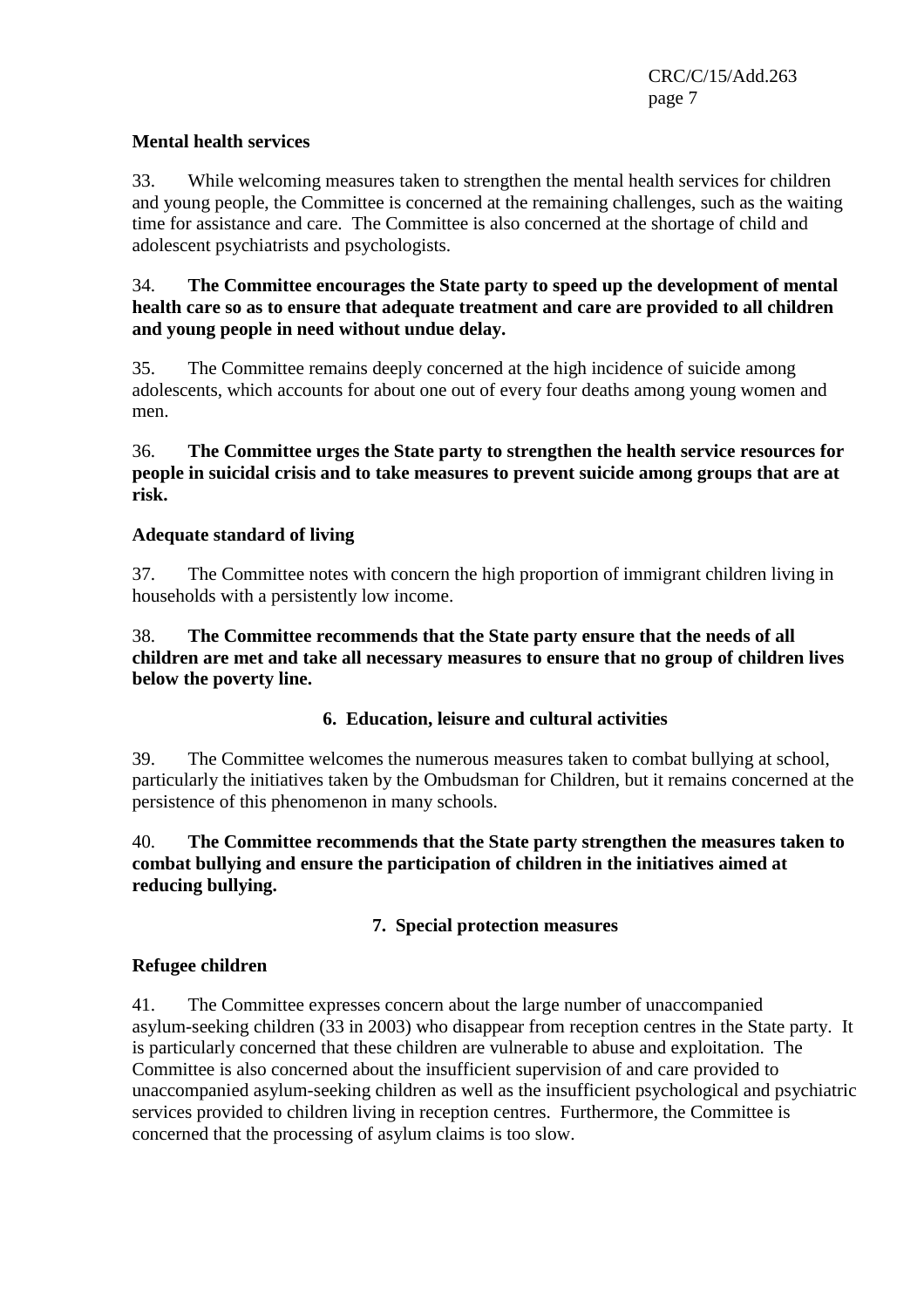CRC/C/15/Add.263 page 8

42. **The Committee urges the State party to strengthen measures to ensure that adequate support and supervision are provided to children living in reception centres, as well as adequate psychological and psychiatric care for traumatized asylum-seeking children. The Committee recommends that the State party improve the situation in reception centres for unaccompanied children seeking asylum, in terms of resources and adequately trained and competent staff, so that the assistance and care for these children reaches the same level as that provided in other institutions under the child welfare system. The State party should also take further measures to ensure more expeditious processing of asylum claims.** 

## **Drug abuse**

43. The Committee notes with concern the high number of children who consume drugs and alcohol in the State party. The Committee is also concerned about the large number of children who suffer as a result of their parents' drug abuse. The Committee notes in this regard the test project on prevention of drug abuse problems among children and adolescents which has begun in a number of municipalities.

44. **The Committee recommends that the State party:** 

 **(a) Strengthen efforts to provide children and parents with accurate and objective information about the harmful consequences of substance abuse;** 

 **(b) Ensure that children using drugs and narcotics are treated as victims (not as criminals) and are provided with the necessary recovery and reintegration services;** 

 **(c) Expand the project on prevention of drug abuse problems among children and adolescents to cover more municipalities.** 

## **Sexual exploitation and sexual abuse**

45. The Committee is concerned at the incidence of sexual abuse of children and young people in the State party, and regrets the lack of recent studies into this problem.

46. **In the light of article 34 and other related articles of the Convention, the Committee recommends that the State party:** 

 **(a) Conduct a comprehensive study to assess the nature and extent of sexual abuse of children as well as the characteristics of abused children with a view to identifying those groups which are particularly vulnerable to abuse;** 

 **(b) Strengthen measures to combat sexual abuse of children and adolescents;** 

 **(c) Ensure that children's testimony is recorded in an appropriate way and that the persons carrying out the hearing have the necessary specialist qualifications.**